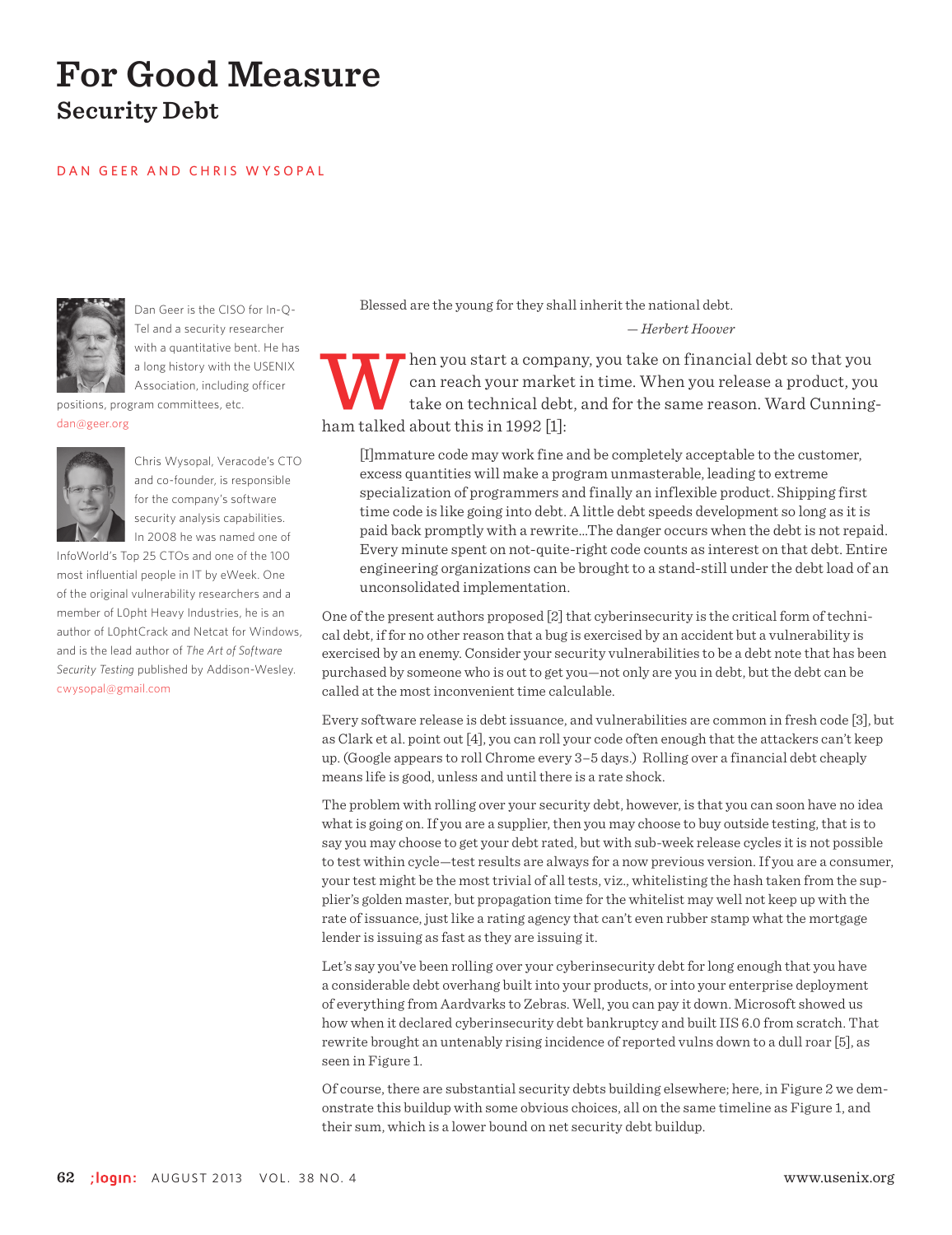**COLUMNS** 

For Good Measure





**Figure 1**: Rising incidence of reported vulnerabilities down

Financial bankruptcy is especially easy in the US, which is why the US economy rebounds from boneheaded financial mistakes faster than elsewhere—you just throw out the trash . . . unless the thing "you" need to bankrupt is too big to fail (TBTF). Now you can't shuck the debt. TBTF in finance is a bank whose failure would kill other firms. TBTF in cyber is an installed base too big to overwrite. As with Marsh Ray's TLS renegotiation attack [6], an installed base that is TBTF means that all that can be done is to add mitigating software on top of it. Adding software increases the attack surface. Happy New Day.

In the previous installment of this column [7], we proposed a market approach to dealing with cyberinsecurity risk by separating out severity from frequency of cyberinsecurity events. Severity is context dependent and a matter of taste. Frequency is an objective, mensurable fact, thus it can be the basis for a market. In synopsis, a futures market in the frequency of cyberinsecurity events (a trendline based on a counting function) dodges the question of severity (the maximum excursion of some unhappy cost curve). Trendlines are ordinal-scale statistics, i.e., good enough for decision support. Trendlines do not require the precision of definitions (what is "severity?") that frustrate the appearance of a hard science of cybersecurity. The key to the proposed market in cyberinsecurity event futures is an underlying debt pool from which the security events come, an underlying debt pool for which the security events provide an estimate. That underlying debt pool is, obviously, accumulated cyberinsecurity debt. A street cop cannot know how much heroin is for sale, but he can follow the price and adjust his policing based on which strategies raise the price of heroin. A cybersecurity cop cannot know how many vulnerabilities are present in the code on which he depends, but he can follow the price of cyberinsecurity event futures (and not the price of zero-days).

If cyberinsecurity insurance is written as a fixed dollar amount per cyberinsecurity event, then the predicted exposure of the insurer is simply the predicted frequency of cyberinsecurity events. And if cyberinsecurity events are, in turn, a linear function of cyberinsecurity debt load, then we have a third alternative (hedging in cyberinsecurity event futures) to what had been



**Figure 2:** Security debts building

a choice of two less attractive alternatives: continuing to roll over the cyberinsecurity debt (of unknown size) or paying that debt down through codebase bankruptcy.

We consider Adobe's recent conversion to Software as a Service [8] to be an unacknowledged cyberinsecurity debt bankruptcy with Adobe remaining as a debtor in possession. Perhaps cyberinsecurity debt avoidance explains part of why the market capitalization of the top three SaaS vendors is growing five times as fast as the top three (product) sales vendors [9], as shown in Figure 3.

The collectivization of risk can be voluntary (you buy insurance) or involuntary (you are taxed to bail out TBTF). Insurance at industrial scale requires reinsurers—entities that sell insurance to insurers such as for linked-losses, viz., catastrophes where a single event (hurricane) causes large numbers of losses. The





**Figure 3:** The market capitalization of the top three SaaS vendors is growing five times as fast as the top three sales vendors.